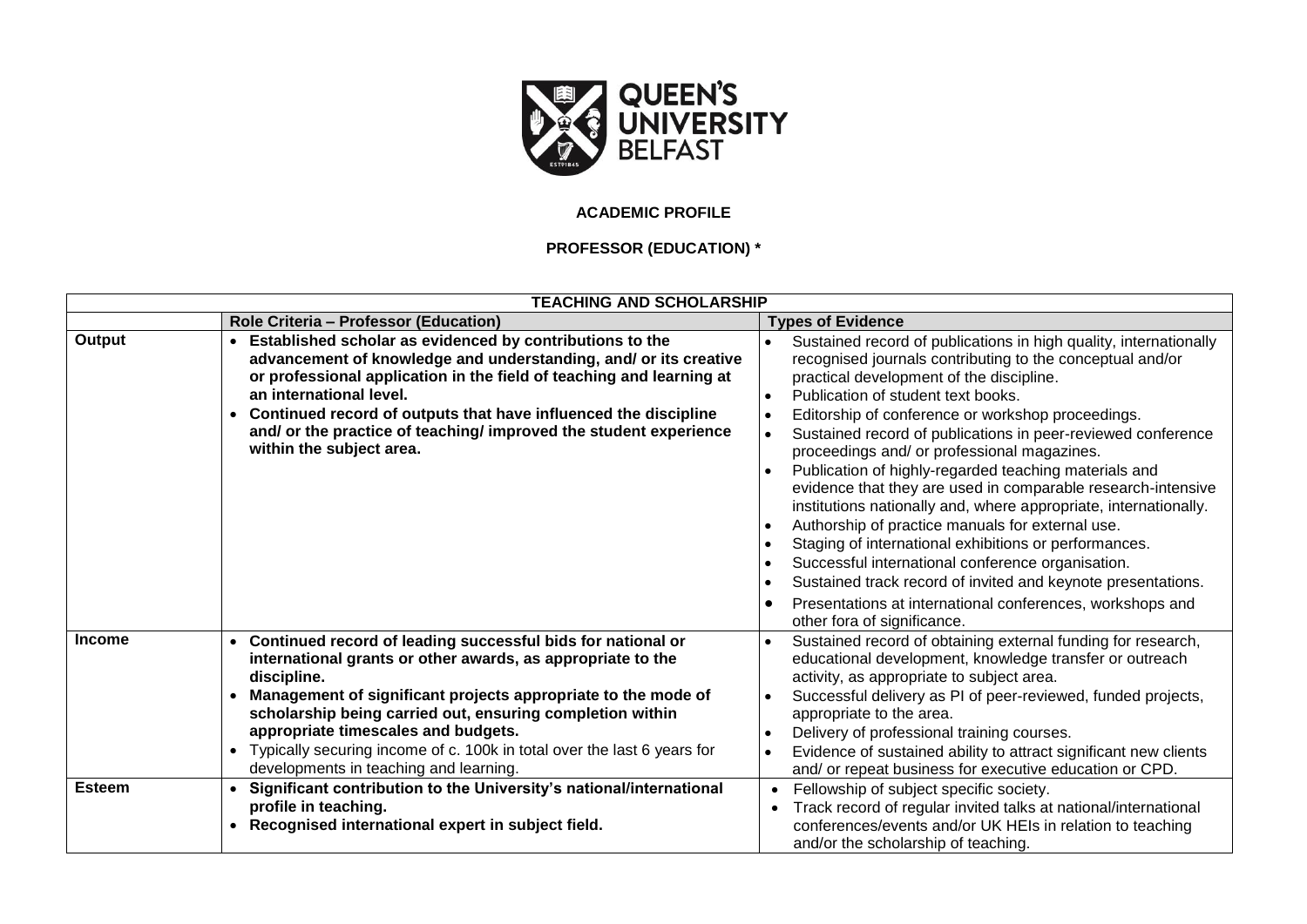|                            | • Invited assessor or reviewer for universities or professional or public<br>bodies.                                                                                                                                                                                                                                                                                                                                                                                                                                                                                                                                                                                                                       | • Track record of leading workshops/seminars for national<br>bodies such as the HEA and QAA.<br>Record of specialised external consultancy, e.g., QAA<br>assessor.<br>Membership of education or training committees of<br>$\bullet$<br>professional institutions and/ or public bodies.<br>Involvement with national discipline and professional bodies.<br>$\bullet$<br>Record of external examining at UG, PGT level.<br>National teaching awards.<br>$\bullet$ |
|----------------------------|------------------------------------------------------------------------------------------------------------------------------------------------------------------------------------------------------------------------------------------------------------------------------------------------------------------------------------------------------------------------------------------------------------------------------------------------------------------------------------------------------------------------------------------------------------------------------------------------------------------------------------------------------------------------------------------------------------|--------------------------------------------------------------------------------------------------------------------------------------------------------------------------------------------------------------------------------------------------------------------------------------------------------------------------------------------------------------------------------------------------------------------------------------------------------------------|
| Impact                     | • National or international collaborations with individuals or groups on<br>education-related matters.<br>• Non-academic impact as defined by REF.<br>Provision of high level expertise to external parties, delivering<br>demonstrable and attributable impact in terms of user benefits and<br>outcomes.                                                                                                                                                                                                                                                                                                                                                                                                 | Establishment and leadership of joint projects to develop<br>international guidelines on research into a particular field to<br>improve partnership working.<br>Chair of the Executive Committee of a particular Society and<br>leading the development of a more strategic approach on the<br>discipline.<br>Production of material which results in the development and<br>introduction of government guidelines on a particular<br>area/subject.                |
| <b>Supervision</b>         | • Student supervision as primary and secondary supervisor.<br>• Supervision or mentoring of staff.                                                                                                                                                                                                                                                                                                                                                                                                                                                                                                                                                                                                         | Evidence of having sustained, successful PhD supervision as<br>first supervisor, or other kinds of successful supervision, e.g.<br>MA dissertations.<br>Evidence of the provision of high quality student support<br>through distinctions/awards earned by students for work<br>supervised by the applicant.<br>Record of effective supervision and mentoring of teaching-<br>related or other staff.                                                              |
|                            | <b>EDUCATION</b>                                                                                                                                                                                                                                                                                                                                                                                                                                                                                                                                                                                                                                                                                           |                                                                                                                                                                                                                                                                                                                                                                                                                                                                    |
|                            | Role Criteria - Professor (Education)                                                                                                                                                                                                                                                                                                                                                                                                                                                                                                                                                                                                                                                                      | <b>Types of Evidence</b>                                                                                                                                                                                                                                                                                                                                                                                                                                           |
| <b>Quality of Delivery</b> | • Excellent standard of teaching performance at undergraduate<br>and/or postgraduate levels (which might include CPD provision) as<br>judged by evaluation methods, including student feedback and<br>peer-review, at a load in accordance with the School Workload<br>Model.<br>• Responsiveness to issues raised in/for the School e.g. through<br>NSS, FYSE, SYSE, PTES; meeting School targets for assessment<br>and feedback; student recruitment and retention, employability;<br>reflection on teaching activity.<br>• Effective delivery of own teaching, and participation in the assessment<br>and quality assurance of programmes, modules or equivalent<br>components of the taught portfolio. | Higher Education Academy Membership/ PGCHET (or<br>$\bullet$<br>equivalent).<br>Evidence of continuing professional development.<br>Delivery of effective teaching as evidenced by positive<br>feedback received from students, colleagues and external<br>examiners.<br>Evidence of contribution to the successful delivery or<br>$\bullet$<br>enhancements of particular modules.                                                                                |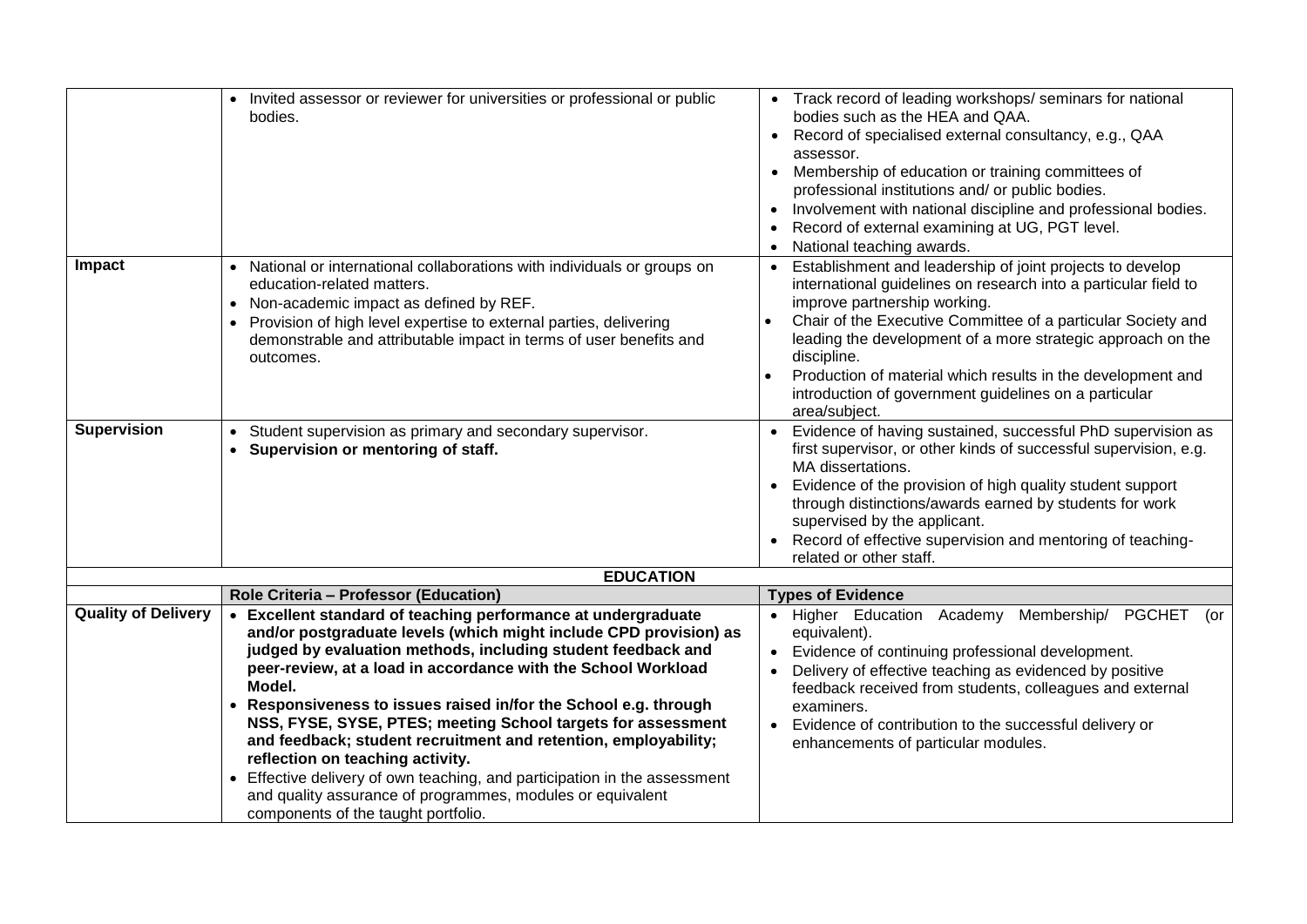| <b>Student</b><br><b>Engagement</b> | • Responsibility for enhancing the quality of learning opportunities<br>within the School/ Institute, aligning student learning needs with<br>learning opportunities to enhance the quality of the student<br>experience.<br>• Provision of support and guidance to students, taking into account<br>individual circumstances, working to resolve issues and<br>recognising when and how to involve specialist parties.<br>• Responsibility for reviewing his/ her own teaching activities, to<br>ensure that learning outcomes are effectively achieved, taking<br>account of feedback received.                                                                                                                                                                                                                                                                                                                                                                                                                                                                                                                              | Appropriate contribution to teaching through breadth or range<br>of modules/ levels, in accordance with School Workload<br>Model.<br>Evidence of effective engagement with students leading to an<br>$\bullet$<br>enhanced student experience.<br>Evidence of responding to student, peer or external examiner<br>feedback.<br>Evidence of reflection on teaching activity.<br>Chair of working groups and committees involving student<br>representatives whose remit is to improve the student<br>experience.<br>Evidence of dealing with issues involving individual students.                                                                                                                                                                                                                                                                                                                                                                                                                                                                                                                                                                                                                                                                                                                               |
|-------------------------------------|--------------------------------------------------------------------------------------------------------------------------------------------------------------------------------------------------------------------------------------------------------------------------------------------------------------------------------------------------------------------------------------------------------------------------------------------------------------------------------------------------------------------------------------------------------------------------------------------------------------------------------------------------------------------------------------------------------------------------------------------------------------------------------------------------------------------------------------------------------------------------------------------------------------------------------------------------------------------------------------------------------------------------------------------------------------------------------------------------------------------------------|-----------------------------------------------------------------------------------------------------------------------------------------------------------------------------------------------------------------------------------------------------------------------------------------------------------------------------------------------------------------------------------------------------------------------------------------------------------------------------------------------------------------------------------------------------------------------------------------------------------------------------------------------------------------------------------------------------------------------------------------------------------------------------------------------------------------------------------------------------------------------------------------------------------------------------------------------------------------------------------------------------------------------------------------------------------------------------------------------------------------------------------------------------------------------------------------------------------------------------------------------------------------------------------------------------------------|
| <b>Course</b><br><b>Development</b> | • Sustained contributions to School policy and practice in teaching,<br>with a leading role in developing the direction of teaching and<br>learning within the discipline or subject area within the institution.<br>• Development of new approaches to lead innovation in the<br>development or modernisation of the subject curriculum,<br>assessment, use of technology and pedagogy within the School.<br>• Successful and effective teaching performance, taking account of an<br>appropriate range of teaching methods and assessment, developing new<br>approaches as appropriate, teaching at different levels and identifying<br>opportunities for integrating research into teaching.<br>• Engagement in the review, development and planning of modules and/ or<br>programmes, taking account of experience and feedback.<br>• Engagement in quality enhancement theme networks or similar networks<br>to support disciplinary and/ or generic improvements in the quality of<br>learning and teaching.<br>Development of methodologies and techniques appropriate to the type of<br>scholarship being carried out. | Successful and sustained record of innovative application to<br>teaching and learning practice of latest research and<br>scholarship, both in the substantive area of the discipline<br>being taught and in pedagogy/ scholarly activity with evidence<br>of its impact on the student experience.<br>Update of modules in light of new findings or developments<br>within the discipline and having discussion topics around new<br>research.<br>Development of successful new programmes.<br>Responsibility for a particular undergraduate or postgraduate<br>$\bullet$<br>programme.<br>Evidence of use of innovative methodologies or technologies<br>in teaching.<br>Contribution to the development of pedagogical approaches<br>and assessment practice, proposing changes to enhance the<br>student learning experience.<br>Contribution of specialist components to a module or modules<br>$\bullet$<br>at PG level.<br>Pioneer role in the use of online delivery and/ or assessment.<br>$\bullet$<br>Record as external Examiner at UG and/ or PGT level.<br>$\bullet$<br>Contribution to growth of student population resulting in new<br>$\bullet$<br>income streams.<br>Development of international placement, internship, student<br>exchange or educational opportunities for student cohorts. |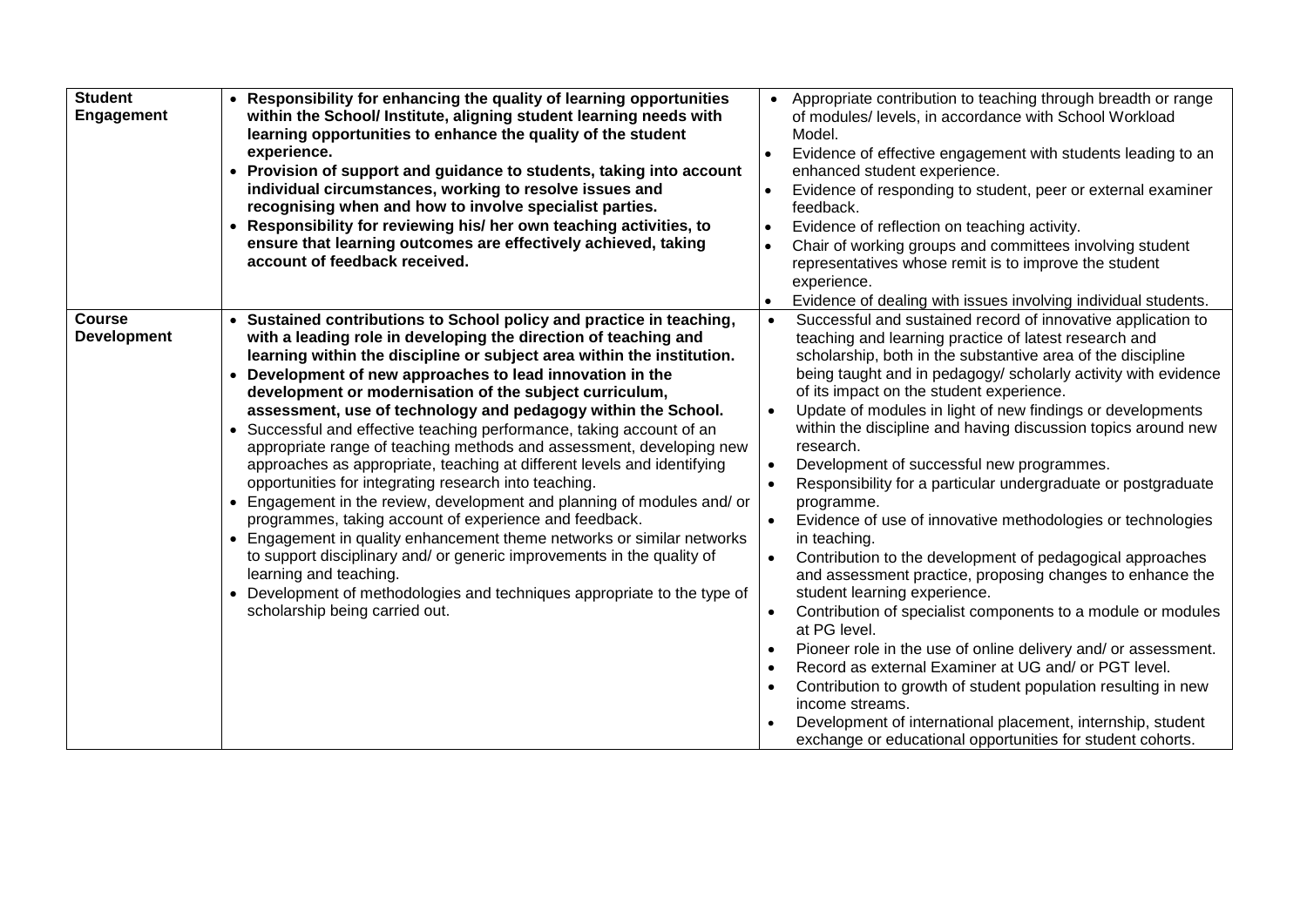| <b>ACADEMIC LEADERSHIP</b>             |                                                                                                                                                                                                                                                                                                                                                                                                                                                                                                                                                                             |                                                                                                                                                                                                                                                                                                                                                                                                                                                                                                                                                                                                                                                                                                                                                                                                                                                                                                                                        |  |
|----------------------------------------|-----------------------------------------------------------------------------------------------------------------------------------------------------------------------------------------------------------------------------------------------------------------------------------------------------------------------------------------------------------------------------------------------------------------------------------------------------------------------------------------------------------------------------------------------------------------------------|----------------------------------------------------------------------------------------------------------------------------------------------------------------------------------------------------------------------------------------------------------------------------------------------------------------------------------------------------------------------------------------------------------------------------------------------------------------------------------------------------------------------------------------------------------------------------------------------------------------------------------------------------------------------------------------------------------------------------------------------------------------------------------------------------------------------------------------------------------------------------------------------------------------------------------------|--|
|                                        | Role Criteria - Professor (Education)                                                                                                                                                                                                                                                                                                                                                                                                                                                                                                                                       | <b>Types of Evidence</b>                                                                                                                                                                                                                                                                                                                                                                                                                                                                                                                                                                                                                                                                                                                                                                                                                                                                                                               |  |
| Leadership<br>(School)                 | • Sustained teaching leadership at international level both within the<br>institution and in the wider community.<br>• Significant contribution to the University's international profile<br>through development of partnerships in education.<br>• Contribution to School administration and management through<br>leadership of team or area of responsibility.<br>Development and mentorship of less experienced members of staff,<br>identifying development needs, agreeing plans to meet these and<br>managing and supporting staff in line with University policies. | Evidence of successful period as Director of Education.<br>Leadership of the review and implementation of a substantial<br>initiative at School or University level to develop the quality<br>of education, ensuring objectives are met.<br>Chair of significant School committees, e.g. SSCC, School<br>Education Committee, etc.<br>Substantial role in administration of education, such as<br>Module, Year, or Programme Convenor, Advisor of Studies,<br><b>Examination Officer.</b><br>Lead coordinator in professional accreditation, EEP.<br>Leadership role in student recruitment, nationally and<br>internationally.<br>Management responsibilities for a significant group of staff.<br>Establishment of teams and groups to carry out projects into<br>a particular issue within the discipline.<br>Involvement in the mediation of disputes between staff.<br>Mentoring of an individual staff member or group of staff. |  |
| Leadership<br>(Faculty/<br>University) | Leadership role in the management and support of strategic<br>initiatives at Subject, School, Faculty and/or University levels.<br>Record of input into the overall strategic direction of the University and/ or<br>$\bullet$<br>own academic discipline, taking a leading role in the management of<br>major areas of activity.                                                                                                                                                                                                                                           | Chair of University Committees or working groups.<br>$\bullet$<br>Significant contribution to the development of policy at<br>Faculty or University level.<br>Expert work within the University, e.g. on committees and<br>$\bullet$<br>working groups.<br>Leadership role in the review, development and<br>implementation of the education strategy, policy and<br>practices of the Faculty or University.                                                                                                                                                                                                                                                                                                                                                                                                                                                                                                                           |  |
| Leadership<br>(External)               | Leadership role in the relevant wider academic or professional<br>community with demonstrable impact on the strategic direction of<br>future education delivery.<br>• Evidence of agenda setting in education through e.g. participation or<br>advisory roles in professional or government bodies.<br>• Continued track record of promoting activities externally, demonstrating<br>influence of key parties and achieving tangible benefits for the profession<br>and/ or the University as a whole.                                                                      | Award of prizes or recognition by peer-group bodies.<br>Sustained track record of invited and keynote presentations.<br>High-level membership of appropriate professional bodies or<br>equivalent.<br>Chair of national/international policy committees;<br>membership of international discipline committees.<br>Membership of appointment, assessment or advisory<br>committees at other HEIs.<br>Active membership of an editorial board of a respected<br>journal.<br>Active member of a committee of a national subject group.                                                                                                                                                                                                                                                                                                                                                                                                    |  |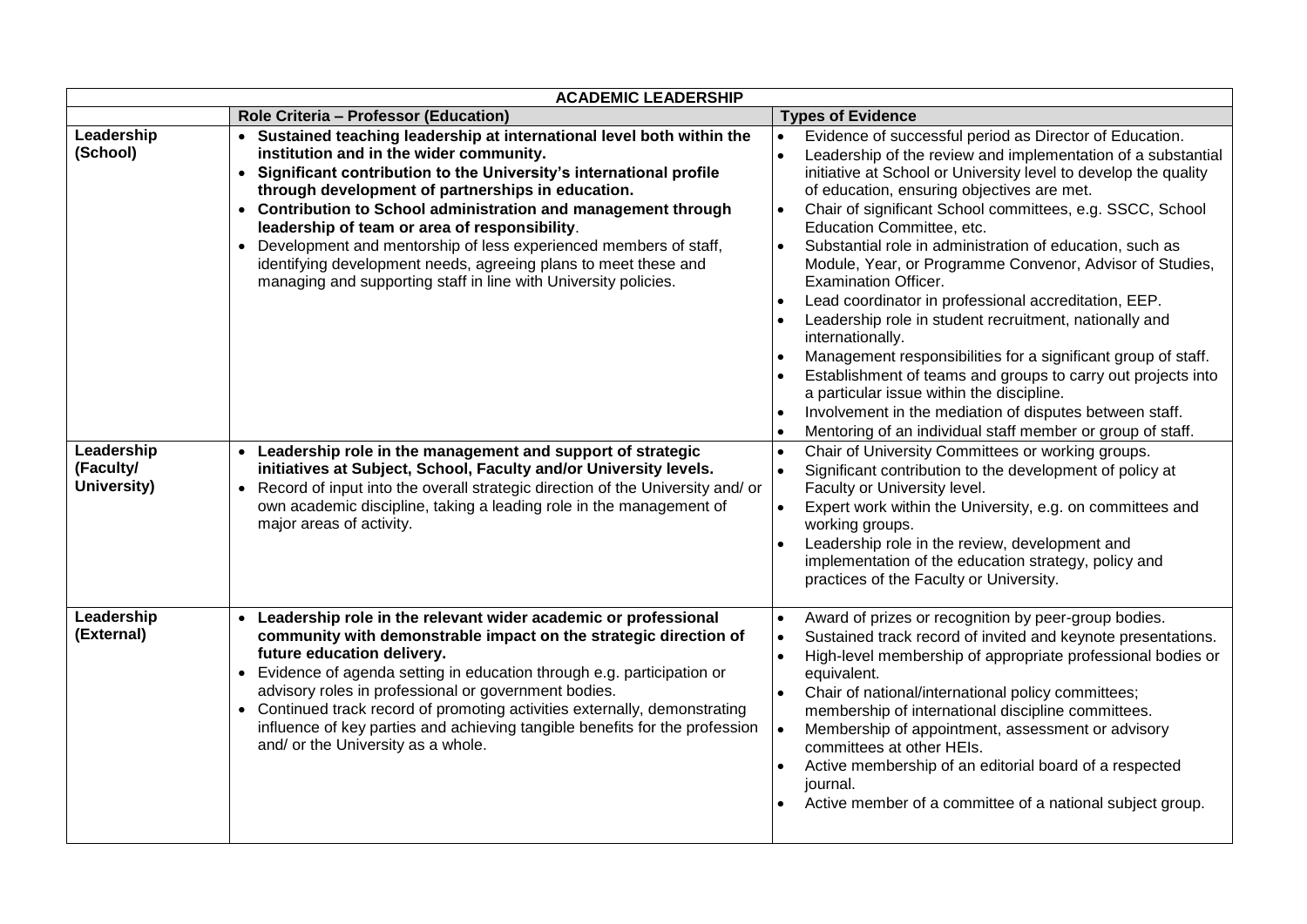|                                                       |                                                                                                                                                                                                                                                                                                                                                                                                                                                                                                                                                                                                                                                                                                                                                                                                                             | application.<br>an official report in the subject area.<br>Highly visible role in a public enquiry.<br>and/or University.<br>Scarce technical/subject expertise.                                                                   | Member of a government committee or enquiry, providing<br>advice on the future of the discipline, its funding or<br>Provision of advice to government or policymaking bodies.<br>Authorship of (or being a member of the body which created)<br>Public visibility through articles in national newspapers,<br>appearances (either as a speaker or interviewee) on radio<br>and television in a role directly relevant to the discipline                                                                                                                                                                                           |
|-------------------------------------------------------|-----------------------------------------------------------------------------------------------------------------------------------------------------------------------------------------------------------------------------------------------------------------------------------------------------------------------------------------------------------------------------------------------------------------------------------------------------------------------------------------------------------------------------------------------------------------------------------------------------------------------------------------------------------------------------------------------------------------------------------------------------------------------------------------------------------------------------|------------------------------------------------------------------------------------------------------------------------------------------------------------------------------------------------------------------------------------|-----------------------------------------------------------------------------------------------------------------------------------------------------------------------------------------------------------------------------------------------------------------------------------------------------------------------------------------------------------------------------------------------------------------------------------------------------------------------------------------------------------------------------------------------------------------------------------------------------------------------------------|
| SOCIETAL AND ECONOMIC IMPACT                          |                                                                                                                                                                                                                                                                                                                                                                                                                                                                                                                                                                                                                                                                                                                                                                                                                             |                                                                                                                                                                                                                                    |                                                                                                                                                                                                                                                                                                                                                                                                                                                                                                                                                                                                                                   |
|                                                       | Role Criteria - Professor (Education)                                                                                                                                                                                                                                                                                                                                                                                                                                                                                                                                                                                                                                                                                                                                                                                       | <b>Types of Evidence</b>                                                                                                                                                                                                           |                                                                                                                                                                                                                                                                                                                                                                                                                                                                                                                                                                                                                                   |
| Knowledge<br><b>Transfer and</b><br><b>Enterprise</b> | Application of knowledge to improve public sector performance and<br>quality of life by informing public policy and government or by<br>significantly influencing the cultural and heritage sector.<br>• Sustained record of success in knowledge creation and transfer to<br>improve the performance of business, commerce and/ or industry, broadly<br>defined to include the third sector, as illustrated by contract, license and/<br>or consultancy income.<br>Identification of new opportunities for KT activity, establishing, managing<br>and leading influential and sustained networks, partnerships or<br>programmes, and gaining funding where appropriate.<br>Record of building capacity in public, private or third sector organisations,<br>$\bullet$<br>and/ or contributing to evidence-informed policy. | Record of commercialisation of knowledge.<br>Awards for innovation or impact.<br>an external organisation/company.<br>the future development of a particular product.<br>Development of new programmes in response to<br>partners. | Role in the review, development and implementation of the<br>learning and teaching or KT strategy, culture, policy and<br>practices of the School, Faculty or University by providing<br>specialist advice and input into decisions and planning<br>affecting the future direction of that particular activity or area.<br>Acting as broker between the University and external<br>companies to identify and develop specific KT projects.<br>Development of a new technique that has been adopted by<br>Provision of advice to boards of commercial organisations on<br>engagement with business organisations or other external |
| <b>Social</b>                                         | • Promotion of subject, discipline, School, Faculty or University at                                                                                                                                                                                                                                                                                                                                                                                                                                                                                                                                                                                                                                                                                                                                                        |                                                                                                                                                                                                                                    | Research into a particular issue that has provided                                                                                                                                                                                                                                                                                                                                                                                                                                                                                                                                                                                |
| <b>Engagement and</b><br><b>Outreach</b>              | Open Days, school visits, UG and PG recruitment events; employer<br>engagement; knowledge transfer; community projects; voluntary                                                                                                                                                                                                                                                                                                                                                                                                                                                                                                                                                                                                                                                                                           | national guidelines or policy.                                                                                                                                                                                                     | information and advice to government to help develop                                                                                                                                                                                                                                                                                                                                                                                                                                                                                                                                                                              |
|                                                       | organisations; international student recruitment.                                                                                                                                                                                                                                                                                                                                                                                                                                                                                                                                                                                                                                                                                                                                                                           |                                                                                                                                                                                                                                    | Findings from your research resulting in the development                                                                                                                                                                                                                                                                                                                                                                                                                                                                                                                                                                          |
|                                                       | • Tangible support for knowledge transfer, such as the public<br>understanding of science or promoting better understanding of                                                                                                                                                                                                                                                                                                                                                                                                                                                                                                                                                                                                                                                                                              | area or subject.                                                                                                                                                                                                                   | and introduction of government guidelines on a particular                                                                                                                                                                                                                                                                                                                                                                                                                                                                                                                                                                         |
|                                                       | social, cultural or historical issues.                                                                                                                                                                                                                                                                                                                                                                                                                                                                                                                                                                                                                                                                                                                                                                                      |                                                                                                                                                                                                                                    | Use of status to establish specific partnerships with external                                                                                                                                                                                                                                                                                                                                                                                                                                                                                                                                                                    |
|                                                       | • Record of raising the profile of the University and bringing international<br>recognition to it through dissemination of academic activity to the public or<br>other external users or clientele.                                                                                                                                                                                                                                                                                                                                                                                                                                                                                                                                                                                                                         | and internal groups.                                                                                                                                                                                                               | Provision of advice to boards of significant public bodies on<br>the long-term strategy of a particular national issue.                                                                                                                                                                                                                                                                                                                                                                                                                                                                                                           |
|                                                       | Public and/ or cultural engagement.<br>$\bullet$                                                                                                                                                                                                                                                                                                                                                                                                                                                                                                                                                                                                                                                                                                                                                                            |                                                                                                                                                                                                                                    |                                                                                                                                                                                                                                                                                                                                                                                                                                                                                                                                                                                                                                   |